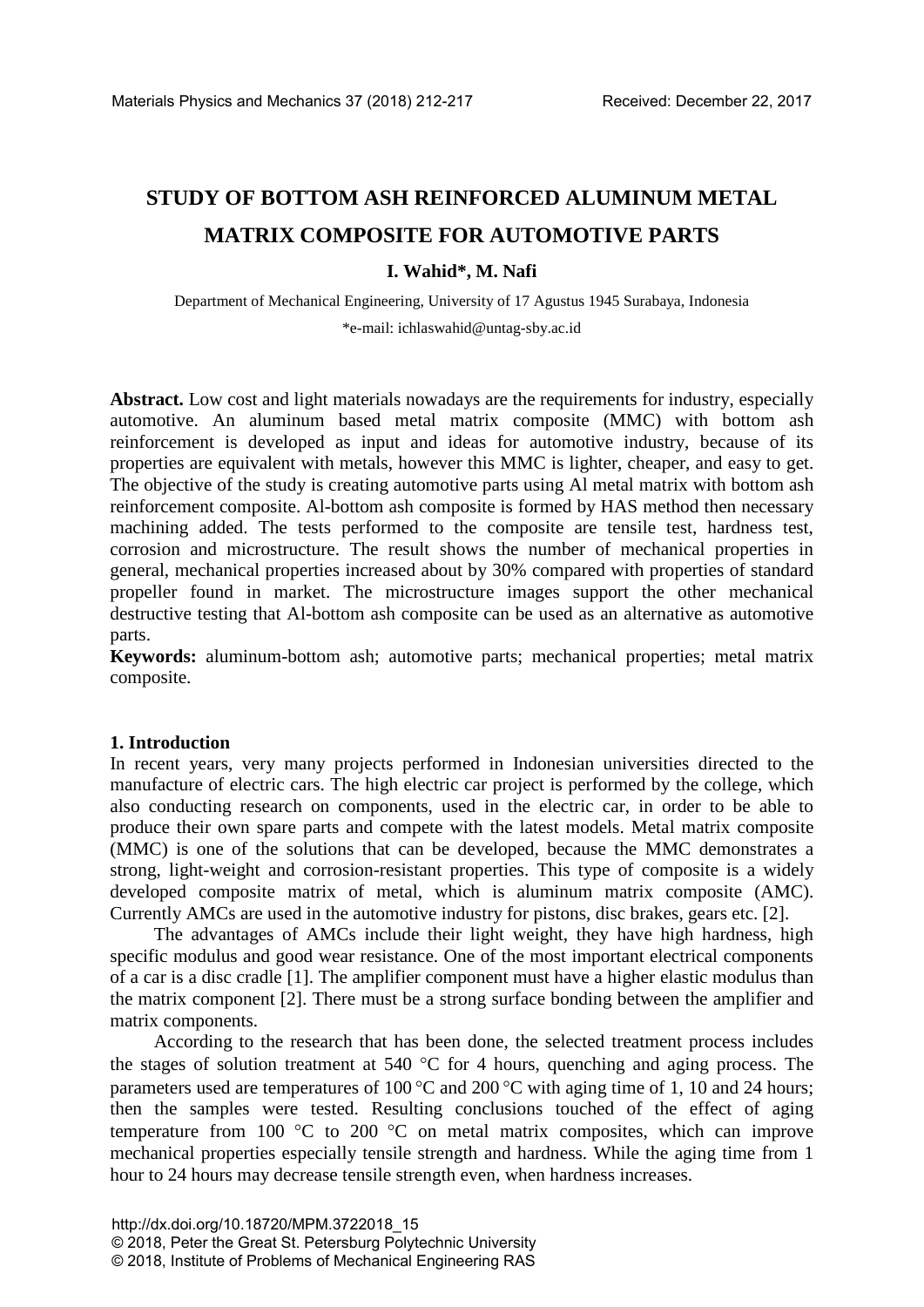### **2. Methods**

Aluminum matrix composite with ash coal base consists of aluminum (93.5%), ash coal base (4%), silica sand (2%) and Mg (0.5%).

**Casting process.** Tools of casting process are casting furnace, K-type thermocouple, mold of the disc footer, mold of the test specimen.

The stages of casting:

- 1. preparing a cast stove;
- 2. heating the furnace to a certain temperature after the aluminum material is inserted into the already hot stove;
- 3. when aluminum has melted at a temperature of  $600 \degree C$  (measured by thermocouple), the silica sand is mixed to separate the dirt/crust from the aluminum material;
- 4. after cleaning the aluminum material from the dirt/crust, the coal ash and Mg ash are mixed alternately and stirred;
- 5. liquid aluminum is poured into a preheated mold.

**T6 heat treatment process.** Tool of T6 heat treatment process are heating furnace with brand SELECTA and ability of heating up to 1200 ºC, thermometer, three coolants of medium, namely SAE oil 10-40, pure water and brine.

- The steps of the T6 heat treatment process:
- 1. solution heat treatment at 540 ºC
- 2. quenching media with salt water, pure water, and SAE oil 40
- 3. artificial aging process with temperature of 180ºC and time variation from 1.3 to 5 h.
- 4. cooling to room temperature.

**Metallographic testing.** Metalography testing is first done by cutting the sample in accordance with the size of the specimen, then mounting the specimen so easily to hold it. The surface of the part tested is then smoothed using abrasive papers from the roughest grid to the finest grid, so in the end we can get a shiny specimen. To clean the surface, we polished it by using alumina. Prior to testing, etching solutions were used to dissolve grain boundaries on the surface of the specimen so that they could be seen using a microscope. Furthermore, observation of microstructure was performed by using metallurgical microscope. The microscope is set with standard way and has representative parts allowing to process necessary data.

**Hardness testing.** Tests were performed by using the Rockwell method. First, the surfaces of specimens were leveled off. Then the tool for the Rockwell hardness test was prepared, in particularly the diamond indentor with angle at tip of 120°. Then it was touched onto the specimen surface with force of 150 kgF and held for 30 seconds. After that, the hydraulic valve is opened to restore the load to its original position.

**Tensile testing.** Specimen was prepared in accordance with JIS Z2201. The specimen was gripped by the upper and lower chucks. The button "Start" is used for automatical testing. The generated plot "stress – strain" is directly analyzed.

### **4. Results and analysis**

**Hardness testing.** Figure 1 shows increasing in hardness value after T6 heat treatment. The highest increase in hardness corresponds to artificial aging for one hour in comparison with other considered cases. It can be concluded that the one-hour time of the treatment is the most optimal artificial aging time to increase material hardness.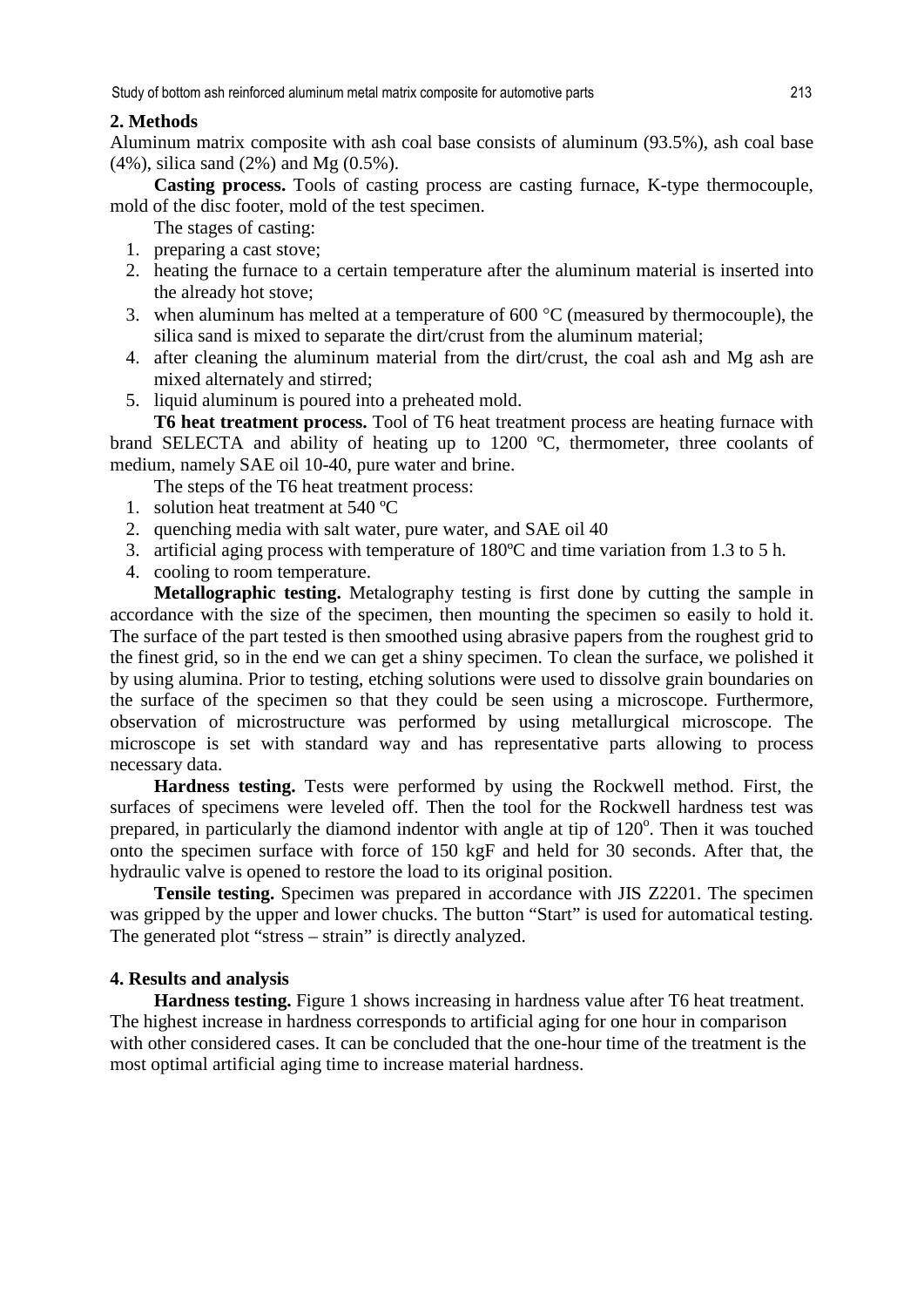

**Fig. 1**. Results of hardness tests.

Similar results were obtained for the cooling medium. The cooling medium with pure water is the best cooling medium for T6 heat treatment process, proved by its relatively close hardness values at each of the time cases, and the hardness value in the case of cooling by pure water is higher than for other cooling media. This proves Basuki's theory [4] about pure water cooling medium. The highest hardness value (63.34 HRc) was obtained for pure water cooling at artificial aging time for one hour.

**Tensile testing.** From Fig. 2 it can be concluded that T6 heat treatment has an effect on the increasing of strength value. The highest increase of the tensile strength can be seen predominantly in the artificial aging for one hour. While at comparison of cooling media, cooling by using pure water demonstrates the highest value compared with other cooling media. So, the case of cooling with pure water and artificial aging time of one hour is the most optimal decision.



**Fig. 2.** Results of tensile tests.

In this tensile strength test, the highest tensile strength value (10.49 kgF/mm<sup>2</sup>) was obtained for water cooling media with at artificial aging time of 1 hour. In a whole, there is coincidence of the behavior of mechanical properties: strength and hardness increase according to the theory of Dieter [5]. At increasing the strength, the hardness of a material also increases, accompanied by the decrease of its ductility.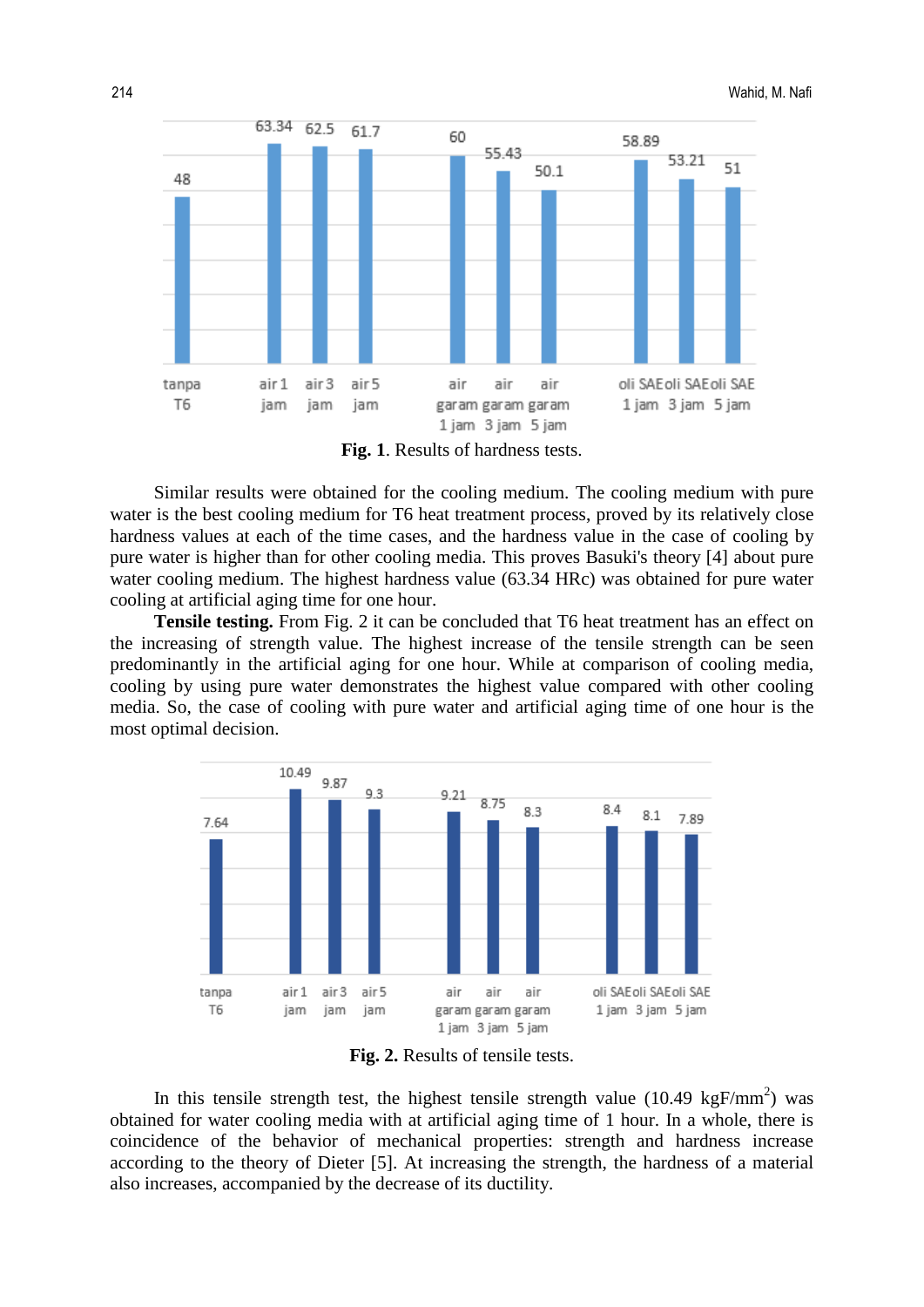**Microstructure testing.** Figures 3 – 6 present specimen microstructures for different cases of quenching medium and holding time. The calculated number of grains (*G*) and mean diameter of grains  $(D_m)$  are obtained by direct measurements in the figures.

Table 1 presents results for the tested microstructures on the disc cradle with estimation of the effect of aging time (1, 3, and 5 hours) and the cooling medium/quenching (brine, pure water and SAE 10-40 oil) on number of grains and the mean diameter of the granules on aluminum-ash coal base. In particular, we obtained the following results for holding time of 5 hours: (i) at the water cooling medium, the number of grains  $G = 5.47$  and the mean diameter of the granules  $D_m = 55 \mu m$ ; (ii) at the brine cooling medium, the number of grains  $G = 5.02$  and the mean diameter of the granules  $D_m = 65 \mu m$ , (iii) at the SAE 10-40 hydraulic oil cooling medium, the number of grains  $G = 7.58$  and the mean diameter of the granules  $D_m = 27$  μm. In the case without T6 heat treatment, the number of grains  $G = 3.90$  and the mean diameter of the granules  $D_m = 90 \text{ }\mu\text{m}$ .



**Fig. 3.** Specimen microstructure for water is the quenching medium and holding time  $-1$  h; number of grains,  $G = 4.85$ , mean diameter of grains,  $D_m = 65 \text{ }\mu\text{m}$ .



**Fig. 4.** Specimen microstructure for salt water is the quenching medium and holding time – 1h; number of grains,  $G = 3.37$ , mean diameter of grains,  $D_m = 0.105$   $\mu$ m.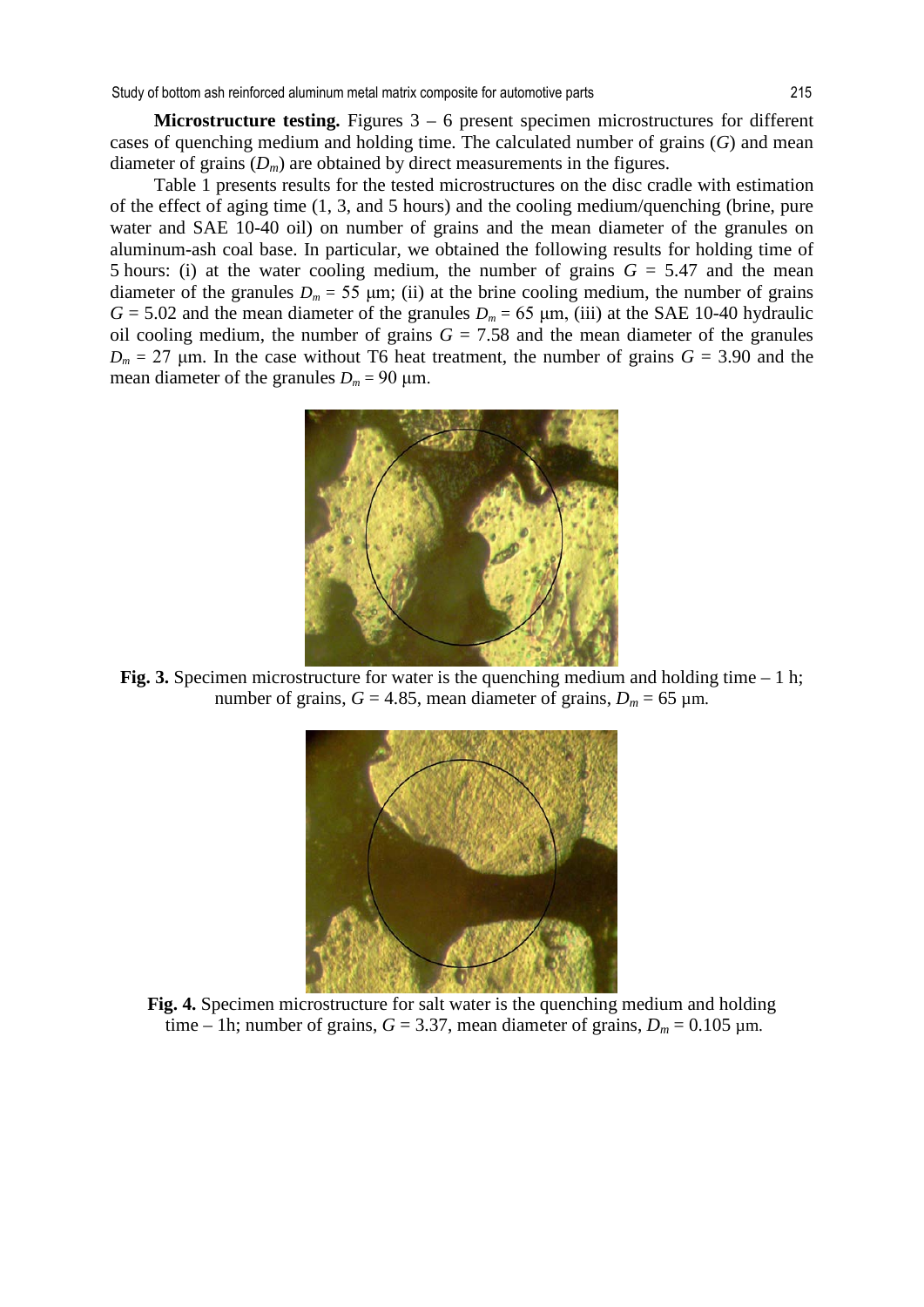

Fig. 5. Specimen microstructure for SAE Oil is the quenching medium and holding time – 1h; number of grains,  $G = 6.52$ , mean diameter of grains,  $D_m = 30 \text{ }\mu\text{m}$ .



**Fig. 6.** Specimen microstructure without treatment; number of grains, *G* = 3.90, mean diameter of grains,  $D_m = 90 \text{ µm}$ .

| Quenching            | Holding time (hours)            |                                |                                |  |  |  |  |
|----------------------|---------------------------------|--------------------------------|--------------------------------|--|--|--|--|
| medium               |                                 |                                |                                |  |  |  |  |
| Pure Water           | $G = 4.85$ ;                    | $G = 4.95$ ;                   | $G = 5.47$ ;                   |  |  |  |  |
|                      | $D_m = 65 \text{ }\mu\text{m}$  | $D_m = 65 \text{ }\mu\text{m}$ | $D_m = 55 \text{ }\mu\text{m}$ |  |  |  |  |
| Salt water           | $G = 3.37$ ;                    | $G = 4.25$ ;                   | $G = 5.02;$                    |  |  |  |  |
|                      | $D_m = 0.105 \,\mathrm{\mu m}$  | $D_m = 75 \text{ µm}$          | $D_m = 65 \text{ µm}$          |  |  |  |  |
| <b>Oil SAE 10-40</b> | $G = 6.52$ ;                    | $G = 6.90;$                    | $G = 7.58$ ;                   |  |  |  |  |
|                      | $D_m = 30 \,\mu m$              | $D_m = 30 \,\text{µm}$         | $D_m = 27 \text{ }\mu\text{m}$ |  |  |  |  |
| Without              | $G = 3.90; D_m = 90 \text{ µm}$ |                                |                                |  |  |  |  |
| treatment            |                                 |                                |                                |  |  |  |  |

|  |  |  |  | Table 1. Grain size for various cases of quenching medium and holding time. |  |  |
|--|--|--|--|-----------------------------------------------------------------------------|--|--|
|  |  |  |  |                                                                             |  |  |
|  |  |  |  |                                                                             |  |  |

### **5. Conclusion**

In the grain growth in the structure of the disk holder component, there is a process without T6 heat treatment, leading to the number of grains  $G = 3.90$  and obtaining the mean diameter of  $D_m = 90 \mu m$ .

Moreover, the following results for holding time of 5 hours were obtained:

- 1. at the water cooling medium, the number of grains *G* = 5.47 and the mean diameter of the granules  $D_m = 55 \text{ }\mu\text{m}$ ;
- 2. at the brine cooling medium, the number of grains  $G = 5.02$  and the mean diameter of the granules  $D_m = 65 \text{ }\mu\text{m}$ ,